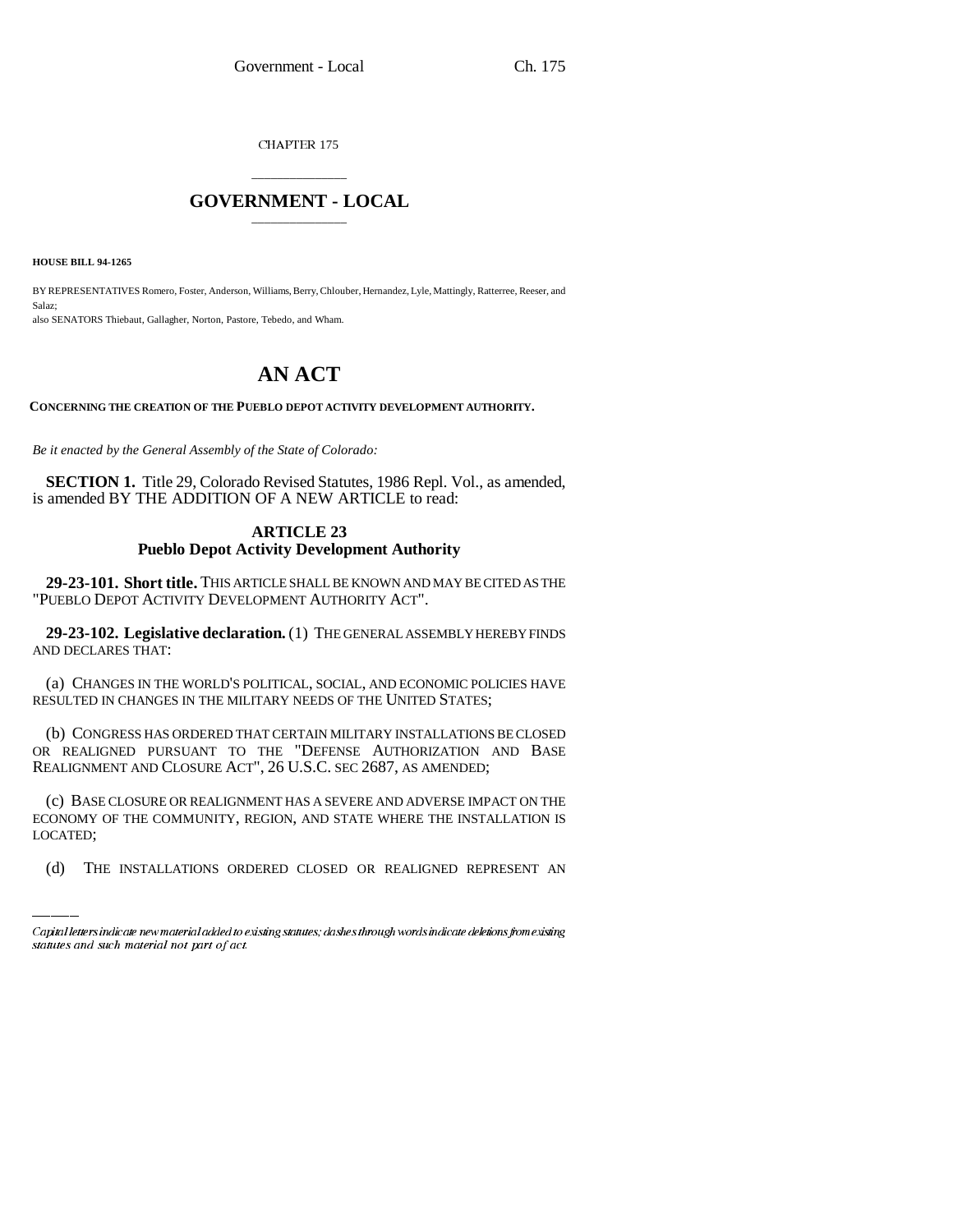INVESTMENT OF MILLIONS OF DOLLARS IN THE LAND, IMPROVEMENTS, AND EQUIPMENT LOCATED ON THE INSTALLATION BY THE TAXPAYERS OF THE COMMUNITY, REGION, STATE, AND NATION; AND

(e) THE LAND, IMPROVEMENTS, AND EQUIPMENT REPRESENT A POTENTIAL ECONOMIC RESOURCE TO PROMOTE NEW EMPLOYMENT OPPORTUNITIES AND, THEREBY, ENHANCE THE STATE AND LOCAL TAX BASE.

(2) THE GENERAL ASSEMBLY FURTHER FINDS AND DECLARES THAT:

(a) CONGRESS HAS ORDERED THE PUEBLO DEPOT ACTIVITY TO BE REALIGNED, THEN CLOSED, PURSUANT TO THE "DEFENSE AUTHORIZATION AND BASE REALIGNMENT AND CLOSURE ACT", 26 U.S.C. SEC 2687, AS AMENDED;

(b) THE PUEBLO DEPOT ACTIVITY ENCOMPASSES SOME THIRTY-FOUR AND THREE-TENTHS SQUARE MILES OF LAND IN PUEBLO COUNTY AND CONTAINS MORE THAN ONE THOUSAND TWO HUNDRED BUILDINGS; AND

(c) THE CREATION OF A PUEBLO DEPOT ACTIVITY DEVELOPMENT AUTHORITY IS NECESSARY TO PROVIDE A PUBLIC ENTITY WHICH CAN SECURE FROM THE ARMY OF THE UNITED STATES THE EXCESS AND SURPLUS LAND, BUILDINGS, AND EQUIPMENT; ENTER INTO COOPERATIVE AGREEMENTS; AND ACQUIRE, CONSTRUCT, RECONSTRUCT, REPAIR, ALTER, IMPROVE, EXTEND, OWN, LEASE, OPERATE, AND DISPOSE OF PROPERTIES, IN AN ATTEMPT TO PROMOTE THE DEVELOPMENT OF THE PUEBLO DEPOT ACTIVITY FOR THE PEOPLE OF THIS STATE.

(3) THE GENERAL ASSEMBLY FURTHER FINDS AND DECLARES THAT THE PUEBLO DEPOT ACTIVITY DEVELOPMENT AUTHORITY IS CREATED FOR THE BENEFIT AND ADVANTAGE OF AND TO PROMOTE THE HEALTH, SAFETY, AND WELFARE OF THE PEOPLE OF THE STATE OF COLORADO AND THAT, AS SUCH, IT IS THE INTENT OF THE GENERAL ASSEMBLY THAT THIS ARTICLE SHALL BE LIBERALLY CONSTRUCTED TO EFFECT ITS PURPOSE.

**29-23-103. Definitions.** AS USED IN THIS ARTICLE, UNLESS THE CONTEXT OTHERWISE REQUIRES:

(1) "AUTHORITY" MEANS THE PUEBLO DEPOT ACTIVITY DEVELOPMENT AUTHORITY CREATED BY THIS ARTICLE.

(2) "BOARD" MEANS THE BOARD OF DIRECTORS OF THE PUEBLO DEPOT ACTIVITY DEVELOPMENT AUTHORITY.

(3) "BOND" MEANS ANY BOND, NOTE, INTERIM CERTIFICATE, CONTRACT, OR OTHER EVIDENCE OF INDEBTEDNESS OF THE AUTHORITY AUTHORIZED BY THIS ARTICLE.

(4) "REVENUES" MEANS ANY FEES, RATES, CHARGES, ASSESSMENTS, GRANTS, CONTRIBUTIONS, OR OTHER INCOME AND REVENUES RECEIVED BY THE AUTHORITY.

**29-23-104. Authority - creation.** THERE IS HEREBY CREATED THE PUEBLO DEPOT ACTIVITY DEVELOPMENT AUTHORITY WHICH SHALL BE A BODY CORPORATE AND POLITIC AND A POLITICAL SUBDIVISION OF THE STATE. THE AUTHORITY SHALL NOT BE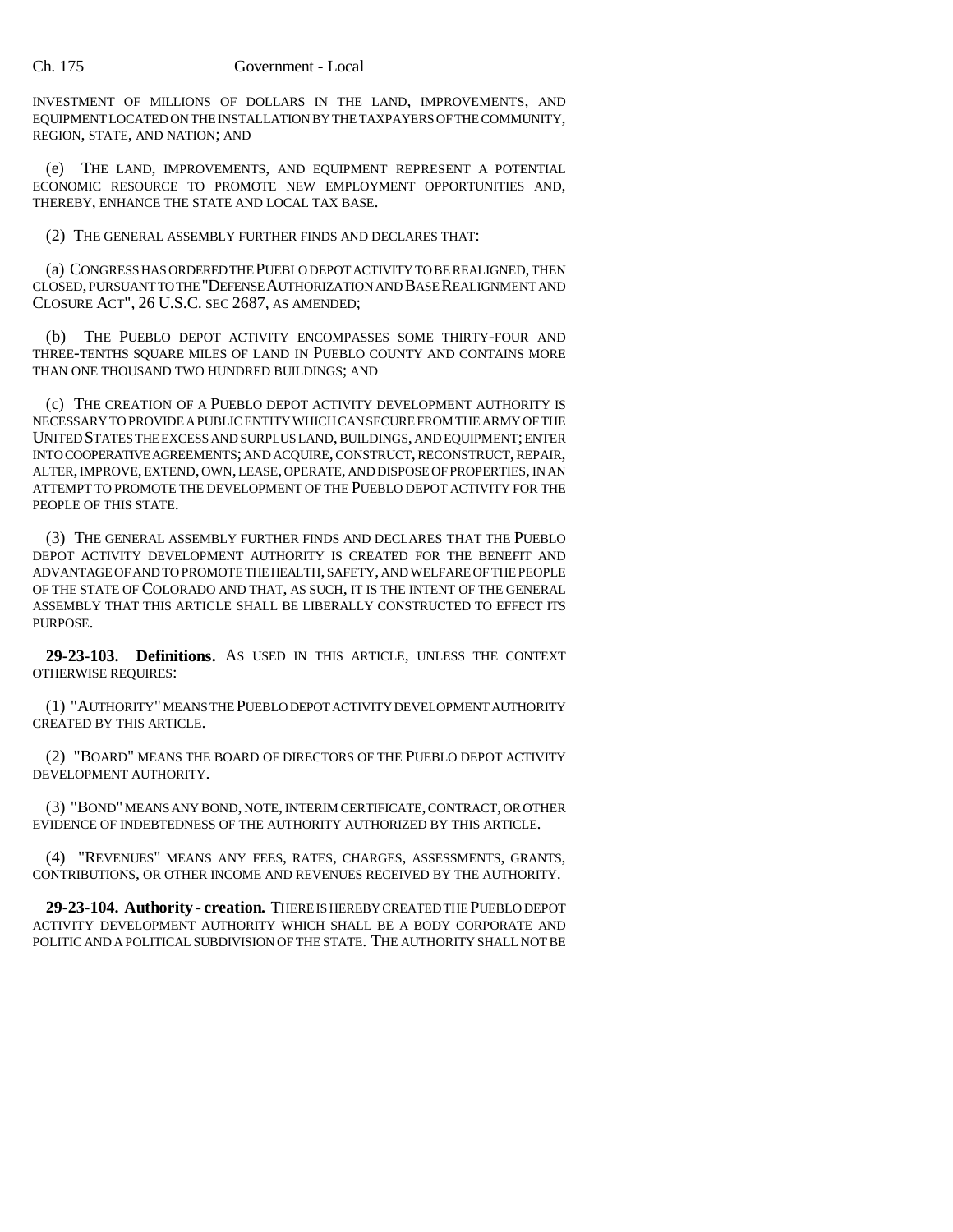AN AGENCY OF STATE GOVERNMENT. THE AUTHORITY SHALL HAVE PERPETUAL EXISTENCE AND SUCCESSION.

**29-23-105. Boundaries of the authority - inclusion - exclusion.** (1) THE AREA COMPRISING THE AUTHORITY SHALL CONSIST OF:

### **TOWNSHIP 19 SOUTH, RANGE 62 WEST OF THE 6TH P.M., PUEBLO COUNTY**

SECTION 32 THROUGH 36: ALL

SECTION 31: LOTS 1, 2, 3, AND 4, E1/2 NW1/4 AND S1/2

## **TOWNSHIP 20 SOUTH, RANGE 62 WEST OF THE 6TH P.M., PUEBLO COUNTY**

| <b>SECTION 1 THROUGH 17</b><br>AND 19 THROUGH 29: | ALL                                                                                                                                                                                                                                                                                                                                                                                                                                                                                                                                                                                                                                                                                                                                                                                                                                      |
|---------------------------------------------------|------------------------------------------------------------------------------------------------------------------------------------------------------------------------------------------------------------------------------------------------------------------------------------------------------------------------------------------------------------------------------------------------------------------------------------------------------------------------------------------------------------------------------------------------------------------------------------------------------------------------------------------------------------------------------------------------------------------------------------------------------------------------------------------------------------------------------------------|
| <b>SECTION 18:</b>                                | ALL EXCEPT THE FOLLOWING DESCRIBED LAND:<br>BEGINNING AT A POINT WHICH IS 244.2 FEET NORTH OF<br>THE SOUTHWEST CORNER OF SAID SECTION 18; THENCE<br>EAST 1,320 FEET, THENCE NORTH 660 FEET; THENCE<br>WEST 1,320 FEET; THENCE SOUTH 660 FEET TO POINT OF<br>BEGINNING; AND EXCEPT SE1/4 SE1/4.                                                                                                                                                                                                                                                                                                                                                                                                                                                                                                                                           |
| <b>SECTION 30:</b>                                | E1/2                                                                                                                                                                                                                                                                                                                                                                                                                                                                                                                                                                                                                                                                                                                                                                                                                                     |
| <b>SECTION 31:</b>                                | PORTION NE1/4 LYING NORTH OF THE NORTH<br>RIGHT-OF-WAY LINE OF A.T. & S.F. RAILROAD;<br>AND ALL OF THE $E1/2 E1/2 EXCEPT$ THE $NE1/4$<br>NE1/4 LYING NORTH OF THE NORTH<br>RIGHT-OF-WAY OF THE A.T. & S.F. RAILROAD.                                                                                                                                                                                                                                                                                                                                                                                                                                                                                                                                                                                                                     |
| <b>SECTION 32:</b>                                | PORTION BEGINNING AT THE NORTHEAST<br>CORNER OF SECTION 32; THENCE SOUTH TO THE<br>SOUTHEAST CORNER OF THE NE1/4 OF SAID<br>SECTION; THENCE WEST ALONG<br><b>THE</b><br>EAST-WEST CENTER LINE OF SAID SECTION TO<br>A POINT WHICH IS 1,377.6 FEET EAST OF THE<br>CENTER OF SAID SECTION; THENCE NORTH 990<br>FEET; THENCE WEST 1,817.5 FEET; THENCE<br>SOUTH 990 FEET TO A POINT, WHICH POINT IS<br>425 FEET WEST OF THE CENTER OF SAID<br>SECTION; THENCE SOUTHEASTERLY 711 FEET<br>TO A POINT ON THE NORTH-SOUTH CENTER<br>LINE OF SAID SECTION, WHICH POINT IS SOUTH<br>A DISTANCE OF 570 FEET FROM THE CENTER OF<br>SAID SECTION; THENCE SOUTHEASTERLY<br>1,046.5 FEET TO A POINT ON THE NORTHERLY<br>RIGHT-OF-WAY LINE OF THE A.T. & S.F.<br>RAILROAD, WHICH POINT IS EAST A DISTANCE<br>853.2<br>FEET FROM THE POINT<br>OF<br>- OF |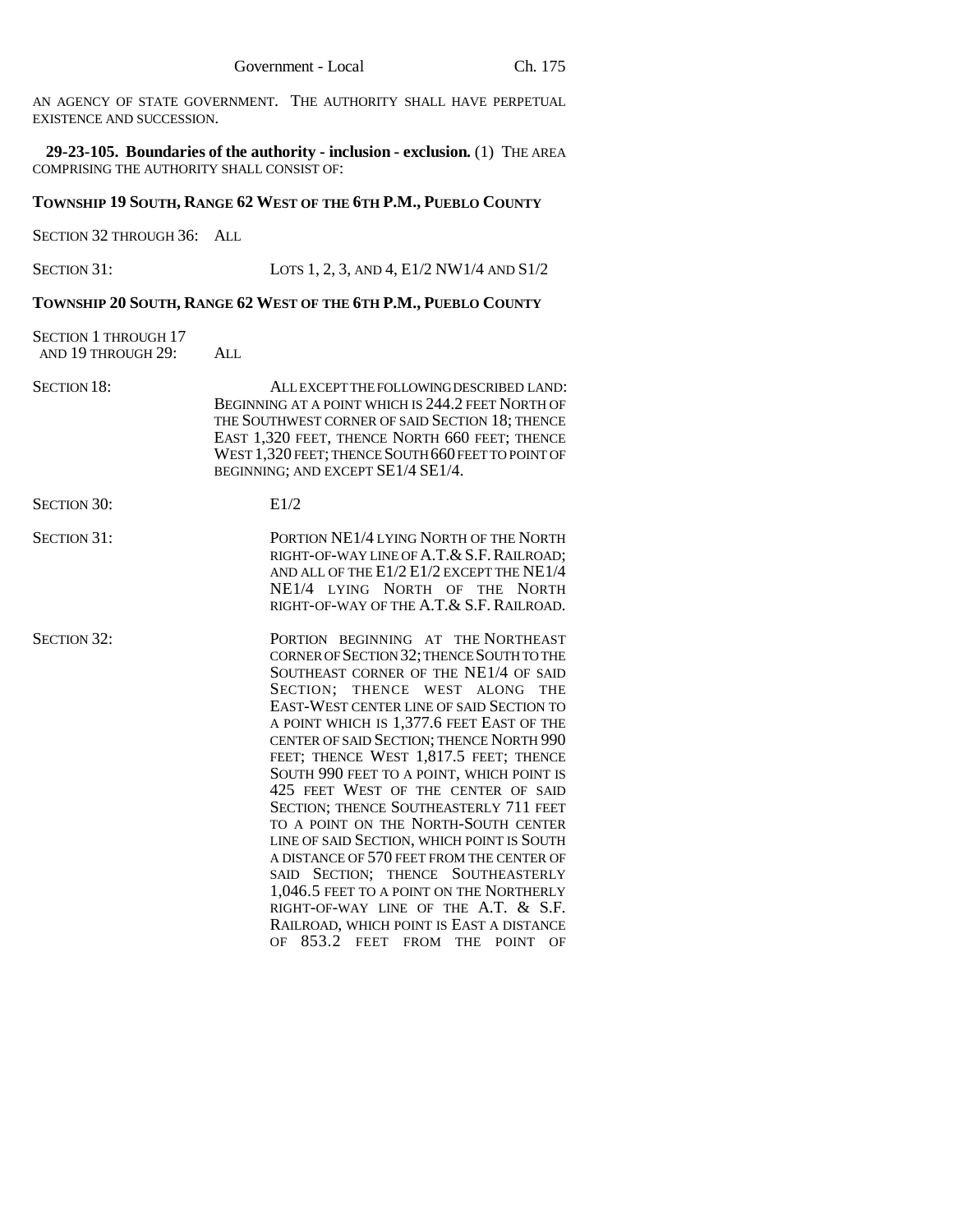INTERSECTION OF SAID RIGHT-OF-WAY WITH THE NORTH-SOUTH CENTER LINE OF SAID SECTION; THENCE WESTERLY ALONG SAID RIGHT-OF-WAY LINE TO ITS POINT OF INTERSECTION WITH THE WEST LINE OF SAID SECTION; THENCE NORTH TO THE NORTHWEST CORNER OF SAID SECTION; THENCE EAST TO THE POINT OF BEGINNING.

SECTION 33: N1/2

SECTION 34: N1/2

 $SECTION 35: N1/2.$ 

(2) (a) PROPERTY MAY BE INCLUDED IN THE AREA COMPRISING THE AUTHORITY UPON SATISFYING THE FOLLOWING REQUIREMENTS:

(I) THE OWNER OF THE PROPERTY CONSIDERED FOR INCLUSION MUST FILE A WRITTEN PETITION TO INCLUDE PROPERTY WITH THE BOARD; AND

(II) THE PUEBLO COUNTY BOARD OF COUNTY COMMISSIONERS AND THE CITY COUNCIL OF THE CITY OF PUEBLO MUST RECOMMEND TO THE BOARD THAT THE PROPERTY BE INCLUDED; AND

(III) THERE MUST BE A PUBLIC HEARING ON THE PETITION, PRECEDED BY AT LEAST TEN DAYS' NOTICE OF THE HEARING PUBLISHED IN A NEWSPAPER OF GENERAL CIRCULATION IN PUEBLO COUNTY.

(b) SUBJECT TO THE PROVISIONS OF THIS SECTION, THE BOARD MAY APPROVE, MODIFY, OR DENY THE PETITION AND MAY IMPOSE SUCH TERMS AND CONDITIONS AS IT DEEMS APPROPRIATE TO FURTHER ITS DUTIES AND RESPONSIBILITIES.

(c) TO APPROVE OR MODIFY THE PETITION, THE BOARD MUST TAKE ALL OF THE FOLLOWING ACTIONS:

(I) FIVE MEMBERS OF THE BOARD MUST VOTE IN FAVOR OF THE PETITION OR MODIFICATION.

(II) THE BOARD MUST FIND THAT THE REQUIREMENTS OF SUBPARAGRAPHS (I) TO (III) OF PARAGRAPH (a) OF THIS SUBSECTION (2) HAVE BEEN MET.

(III) THE BOARD MUST FIND THAT THERE EXISTS OR WILL EXIST IN THE FORESEEABLE FUTURE AN INTERRELATIONSHIP BETWEEN THE AUTHORITY AND THE PROPERTY CONTAINED IN THE PETITION AND THAT THE INCLUSION OF THE PROPERTY IN THE AUTHORITY WILL CONTRIBUTE TO THE FULFILLMENT OF THE AUTHORITY'S DUTIES.

(3) PROPERTY MAY BE EXCLUDED FROM THE BOUNDARIES OF THE AUTHORITY IN THE SAME MANNER AS PROVIDED IN SUBSECTION (2) OF THIS SECTION FOR THE INCLUSION OF PROPERTY IN THE BOUNDARIES; EXCEPT THAT, TO APPROVE A PETITION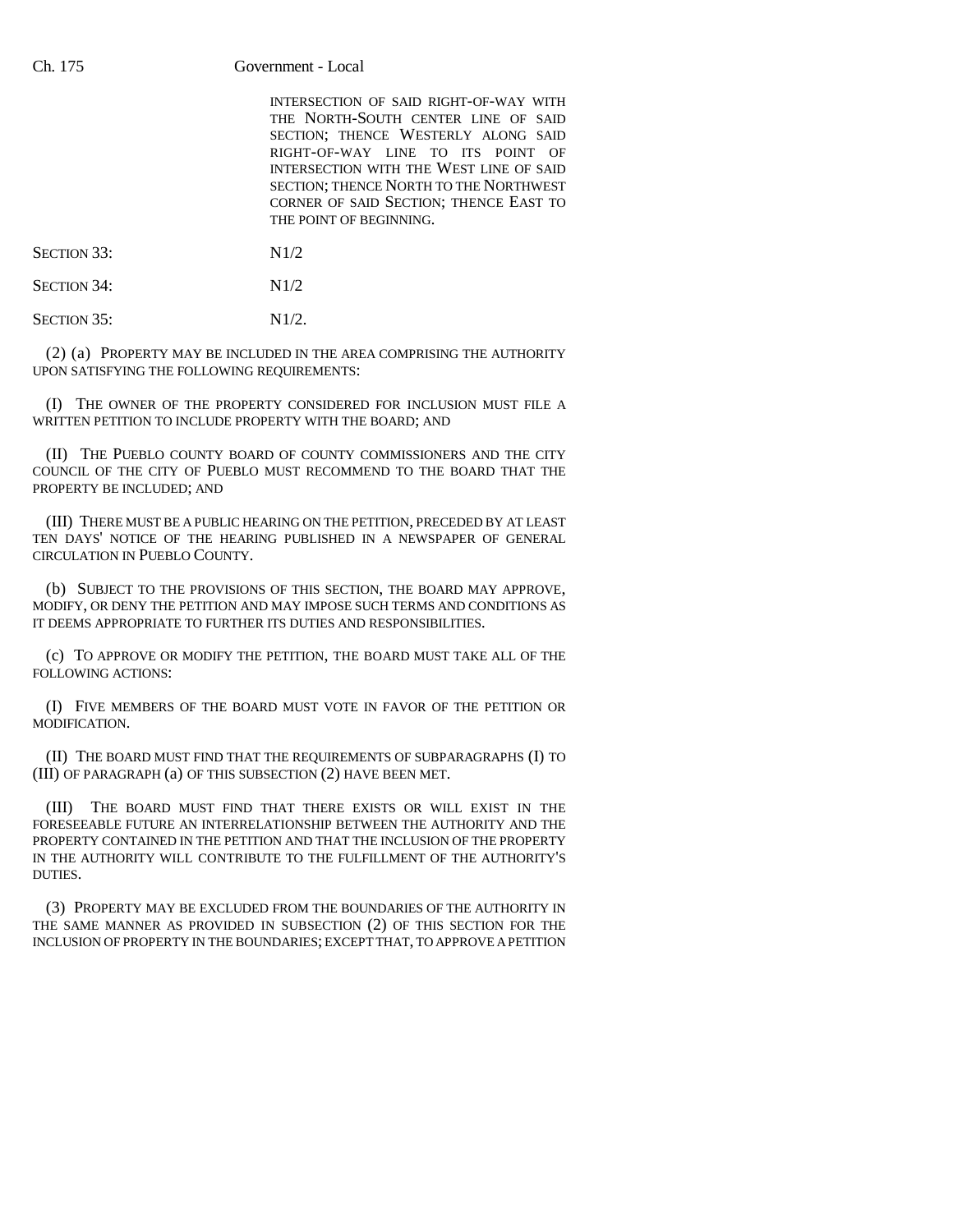FOR EXCLUSION, THE BOARD MUST FIND THERE DOES NOT EXIST OR WILL NOT EXIST IN THE FORESEEABLE FUTURE AN INTERRELATIONSHIP BETWEEN THE AUTHORITY AND THE PROPERTY CONTAINED IN THE PETITION FOR EXCLUSION AND THAT THE EXCLUSION OF THE PROPERTY WILL NOT SIGNIFICANTLY ADVERSELY IMPACT THE AUTHORITY'S OPERATING AND BOND RETIREMENT REVENUE.

**29-23-106. Board of directors - membership.** (1) THE AUTHORITY SHALL BE GOVERNED BY A BOARD OF DIRECTORS WHICH SHALL CONSIST OF SEVEN MEMBERS. THREE MEMBERS SHALL BE APPOINTED BY THE PUEBLO COUNTY BOARD OF COUNTY COMMISSIONERS, THREE MEMBERS SHALL BE APPOINTED BY THE CITY COUNCIL OF THE CITY OF PUEBLO, AND ONE SHALL BE JOINTLY APPOINTED BY THE PUEBLO COUNTY BOARD OF COUNTY COMMISSIONERS AND THE PUEBLO CITY COUNCIL. THE MEMBERS SHALL SERVE FOR TERMS OF FOUR YEARS; EXCEPT THAT THE MEMBERS FIRST APPOINTED SHALL SERVE TERMS AS FOLLOWS:

(a) OF THE MEMBERS APPOINTED BY THE PUEBLO COUNTY BOARD OF COUNTY COMMISSIONERS, ONE SHALL SERVE A TERM OF ONE YEAR, ONE SHALL SERVE A TERM OF TWO YEARS, AND ONE SHALL SERVE A TERM OF THREE YEARS.

(b) OF THE MEMBERS FIRST APPOINTED BY THE CITY COUNCIL OF THE CITY OF PUEBLO, ONE SHALL SERVE A TERM OF ONE YEAR, ONE SHALL SERVE A TERM OF TWO YEARS, AND ONE SHALL SERVE A TERM OF THREE YEARS.

(c) THE MEMBER FIRST APPOINTED JOINTLY SHALL SERVE A TERM OF FOUR YEARS.

(2) A MEMBER MAY BE REAPPOINTED UPON EXPIRATION OF A TERM. THE GOVERNING BODY MAKING THE ORIGINAL APPOINTMENT SHALL FILL ANY VACANCY BY APPOINTMENT FOR THE REMAINDER OF THE UNEXPIRED TERM.

(3) THE BOARD MAY ESTABLISH A CITIZENS' COMMISSION WHOSE MEMBERS REFLECT THE ECONOMIC, RACIAL, SOCIAL, ETHNIC, AND GOVERNMENTAL DIVERSITY OF PUEBLO COUNTY AND ONE OR MORE TECHNICAL COMMITTEES. ANY COMMISSION OR COMMITTEE ESTABLISHED BY THE BOARD SHALL SERVE SOLELY IN AN ADVISORY CAPACITY TO THE BOARD.

(4) THE BOARD MAY APPOINT SUCH ADDITIONAL NONVOTING MEMBERS TO THE BOARD AS IT DEEMS NECESSARY. ADDITIONAL MEMBERS SHALL NOT BE INCLUDED IN DETERMINING WHETHER A QUORUM IS PRESENT.

**29-23-107. Board of directors - organization.** (1) THE MEMBER APPOINTED JOINTLY BY THE PUEBLO COUNTY BOARD OF COUNTY COMMISSIONERS AND THE CITY COUNCIL OF THE CITY OF PUEBLO SHALL CALL AND CONVENE THE INITIAL ORGANIZATIONAL MEETING OF THE BOARD AND SHALL SERVE AS THE INITIAL CHAIR. AT SUCH MEETING, THE BOARD SHALL ADOPT, AND AT ANY TIME MAY AMEND, BYLAWS IN RELATION TO ITS MEETINGS AND THE TRANSACTION OF ITS BUSINESS.

(2) FOUR MEMBERS OF THE BOARD SHALL CONSTITUTE A QUORUM FOR THE PURPOSE OF CONDUCTING BUSINESS AND EXERCISING ITS POWERS. ACTION MAY BE TAKEN BY THE BOARD UPON THE AFFIRMATIVE VOTE OF A MAJORITY OF ITS MEMBERS PRESENT. NO VACANCY IN THE MEMBERSHIP OF THE BOARD SHALL IMPAIR THE RIGHT OF A QUORUM TO EXERCISE ALL THE RIGHTS AND PERFORM ALL THE DUTIES OF THE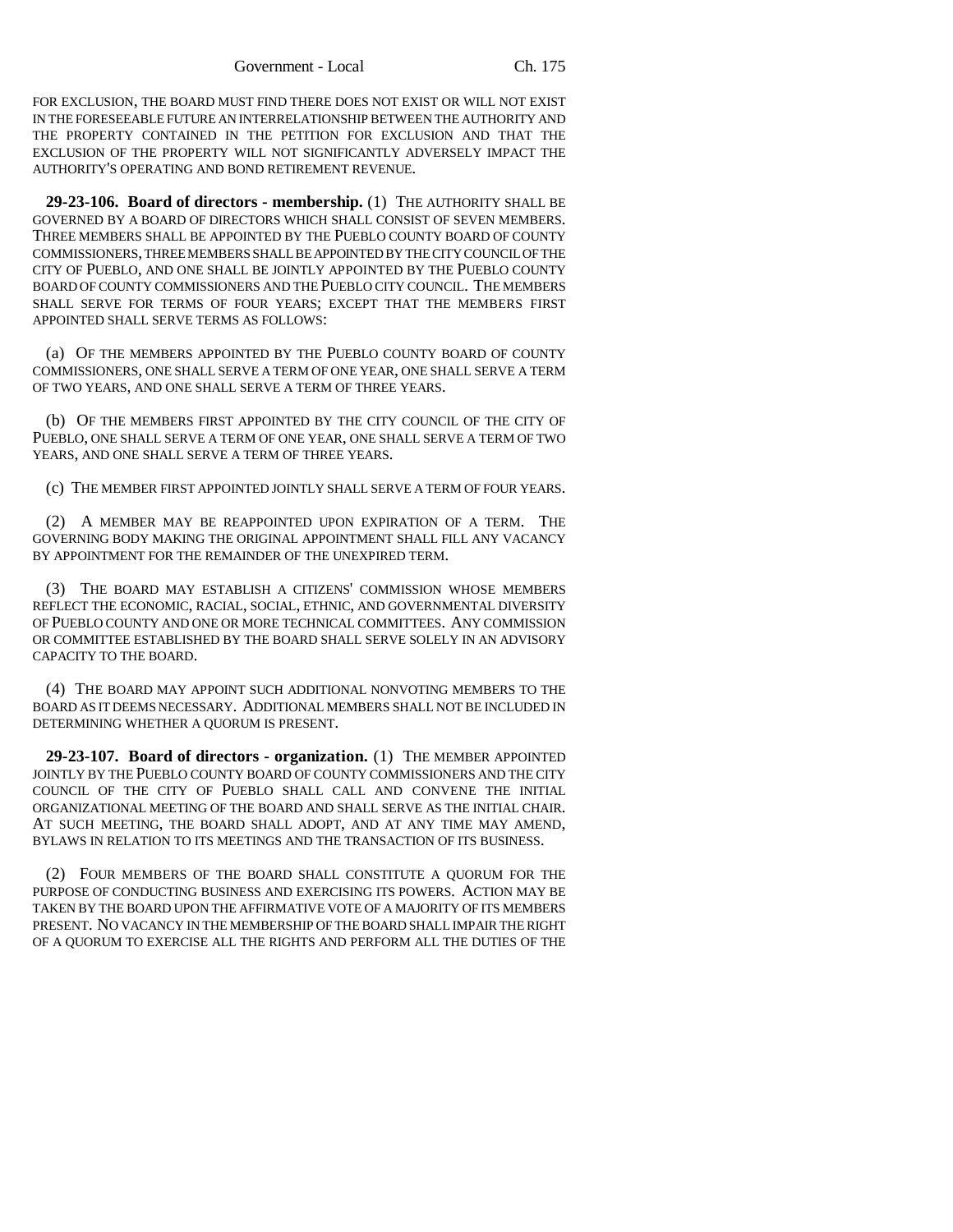BOARD.

(3) MEMBERS OF THE BOARD SHALL RECEIVE NO COMPENSATION BUT SHALL BE REIMBURSED FOR REASONABLE AND NECESSARY ACTUAL EXPENSES INCURRED IN THE PERFORMANCE OF THEIR OFFICIAL DUTIES AS MEMBERS OF THE BOARD.

**29-23-108. Board of directors - powers and duties.** (1) THE BOARD SHALL HAVE THE POWER TO PROMOTE THE REUSE AND DEVELOPMENT OF THE PUEBLO DEPOT ACTIVITY FOR THE BENEFIT OF THE COMMUNITY AND THE STATE.

(2) IN ADDITION TO ANY OTHER POWERS SPECIFICALLY GRANTED TO THE BOARD IN THIS ARTICLE, THE BOARD HAS THE FOLLOWING POWERS AND DUTIES:

(a) TO HAVE AND TO USE A SEAL AND TO ALTER THE SAME AT PLEASURE;

(b) TO MAINTAIN AN OFFICE AT SUCH PLACE AS IT MAY DESIGNATE;

(c) TO BORROW MONEY AND CONTRACT TO BORROW MONEY FOR THE PURPOSE OF ISSUING BONDS, NOTES, BOND ANTICIPATION NOTES, OR OTHER OBLIGATIONS FOR ANY OF THE AUTHORITY'S CORPORATE PURPOSES AND TO FUND OR REFUND SUCH OBLIGATIONS AS PROVIDED IN THIS ARTICLE;

(d) TO SUE AND BE A PARTY TO SUITS, ACTIONS, AND PROCEEDINGS;

(e) TO ENTER INTO CONTRACTS AND AGREEMENTS AFFECTING THE AFFAIRS OF THE AUTHORITY INCLUDING, BUT NOT LIMITED TO, CONTRACTS WITH THE UNITED STATES AND THE STATE OF COLORADO AND ANY OF THEIR AGENCIES OR INSTRUMENTALITIES, POLITICAL SUBDIVISIONS OF THE STATE OF COLORADO, CORPORATIONS, LIMITED LIABILITY COMPANIES, PARTNERSHIPS, LIMITED PARTNERSHIPS, ASSOCIATIONS, ORGANIZATIONS, OR OTHER LEGAL ENTITIES AND INDIVIDUALS;

(f) TO ACQUIRE, HOLD, LEASE, AND OTHERWISE DISPOSE OF AND ENCUMBER REAL AND PERSONAL PROPERTY AND EQUIPMENT;

(g) TO ACQUIRE, LEASE, RENT, MANAGE, OPERATE, CONSTRUCT, AND MAINTAIN FACILITIES AND IMPROVEMENTS OF THE PUEBLO DEPOT ACTIVITY;

(h) TO OPERATE TRANSPORTATION SYSTEMS, INCLUDING BUT NOT LIMITED TO RAIL SWITCHING, VAN POOLS, AND COMMUTER SHUTTLES FOR THE DIRECT BENEFIT OF THE BUSINESSES, EMPLOYEES, AND VISITORS OF THE PUEBLO DEPOT ACTIVITY;

(i) TO PROVIDE FOR UTILITIES AND RELATED SERVICES FOR THE PUEBLO DEPOT ACTIVITY, INCLUDING BUT NOT LIMITED TO POTABLE WATER, WASTEWATER, GAS, ELECTRICITY, FIRE PROTECTION, AND SECURITY;

(j) TO MAKE AND PASS RESOLUTIONS AND ORDERS WHICH ARE NECESSARY FOR THE GOVERNANCE AND MANAGEMENT OF THE AFFAIRS OF THE AUTHORITY, FOR THE EXECUTION OF THE POWERS VESTED IN THE AUTHORITY, AND FOR CARRYING OUT THE PROVISIONS OF THIS ARTICLE;

(k) TO PRESCRIBE BY RESOLUTION A SYSTEM OF BUSINESS ADMINISTRATION, TO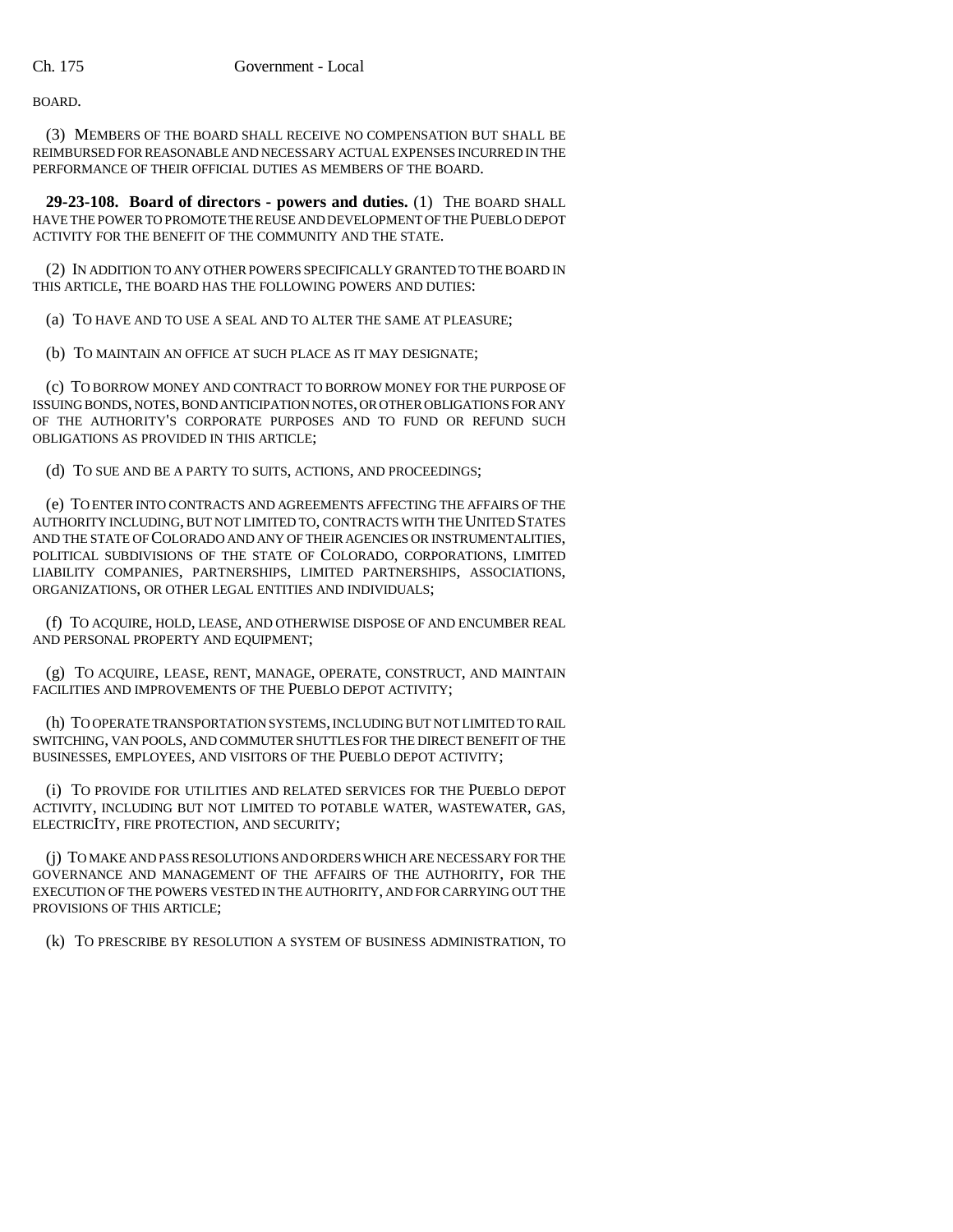CREATE ANY AND ALL NECESSARY OFFICES, TO ESTABLISH THE POWERS, DUTIES, AND COMPENSATION OF ALL EMPLOYEES, AND TO REQUIRE AND SET THE AMOUNT OF ALL OFFICIAL BONDS NECESSARY FOR THE PROTECTION OF THE FUNDS AND PROPERTY OF THE AUTHORITY;

(l) TO APPOINT AND RETAIN EMPLOYEES, AGENTS, AND CONSULTANTS TO MAKE RECOMMENDATIONS, COORDINATE AUTHORITY ACTIVITIES, CONDUCT ROUTINE BUSINESS OF THE AUTHORITY, AND ACT ON BEHALF OF THE AUTHORITY UNDER SUCH CONDITIONS AND RESTRICTIONS AS SHALL BE FIXED BY THE BOARD;

(m) TO ADOPT PLANS AS GUIDANCE FOR THE DEVELOPMENT AND REDEVELOPMENT OF THE PUEBLO DEPOT ACTIVITY;

(n) TO COOPERATE WITH AND EXCHANGE SERVICES, PERSONNEL, AND INFORMATION WITH ANY FEDERAL, STATE, OR LOCAL GOVERNMENTAL AGENCY;

(o) TO PROCURE INSURANCE AGAINST ANY LOSS IN CONNECTION WITH ITS PROPERTY AND OTHER ASSETS INCLUDING LOANS AND LOAN NOTES, IN SUCH AMOUNTS AND FROM SUCH INSURERS AS IT MAY DETERMINE;

(p) TO PROCURE INSURANCE OR GUARANTEES FROM ANY PUBLIC OR PRIVATE ENTITY, INCLUDING ANY DEPARTMENT, AGENCY, OR INSTRUMENTALITY OF THE UNITED STATES, FOR PAYMENT OF ANY BONDS ISSUED BY THE AUTHORITY, INCLUDING THE POWER TO PAY PREMIUMS ON ANY SUCH INSURANCE;

(q) TO RECEIVE AND ACCEPT FROM ANY SOURCE, GIFTS OR CONTRIBUTIONS OF MONEY, PROPERTY, LABOR, OR OTHER THINGS OF VALUE TO BE HELD, USED, AND APPLIED TO CARRY OUT THE PURPOSES OF THIS ARTICLE, INCLUDING BUT NOT LIMITED TO GIFTS OR GRANTS FROM ANY DEPARTMENT, AGENCY, OR INSTRUMENTALITY OF THE UNITED STATES FOR ANY PURPOSE CONSISTENT WITH THE PROVISIONS OF THIS ARTICLE;

(r) TO OPERATE TRANSPORTATION SYSTEMS, UTILITIES, AND OTHER SERVICES DIRECTLY RELATED TO THE PURPOSES OF THE AUTHORITY AND PROPERTY OUTSIDE THE BOUNDARIES OF THE AUTHORITY AS ARE NECESSARY TO SERVE DIRECTLY THE PUEBLO DEPOT ACTIVITY AND PROMOTE ITS REUSE AND DEVELOPMENT; EXCEPT THAT THE AUTHORITY SHALL NOT OPERATE TRANSPORTATION SYSTEMS, UTILITIES, SERVICES, AND PROPERTIES IN ANY TERRITORY LOCATED OUTSIDE THE BOUNDARIES OF THE AUTHORITY AND WITHIN THE BOUNDARIES OF A MUNICIPALITY WITHOUT THE CONSENT OF THE GOVERNING BODY OF SUCH MUNICIPALITY OR WITHIN THE UNINCORPORATED BOUNDARIES OF A COUNTY WITHOUT THE CONSENT OF THE GOVERNING BODY OF SUCH COUNTY; AND

(s) TO HAVE AND EXERCISE ALL RIGHTS AND POWERS NECESSARY TO CARRY OUT THE PURPOSES AND INTENT OF THIS ARTICLE, INCLUDING ANY RIGHTS AND POWERS INCIDENTAL TO OR IMPLIED FROM THE SPECIFIC POWERS GRANTED TO THE AUTHORITY BY THIS ARTICLE.

**29-23-109. Annual report.** THE AUTHORITY SHALL, IN ADDITION TO ANY OTHER REQUIRED AUDIT OR REPORTING REQUIREMENTS, PRESENT AN ANNUAL WRITTEN PROGRAM AND FINANCIAL REPORT TO THE PUEBLO COUNTY BOARD OF COUNTY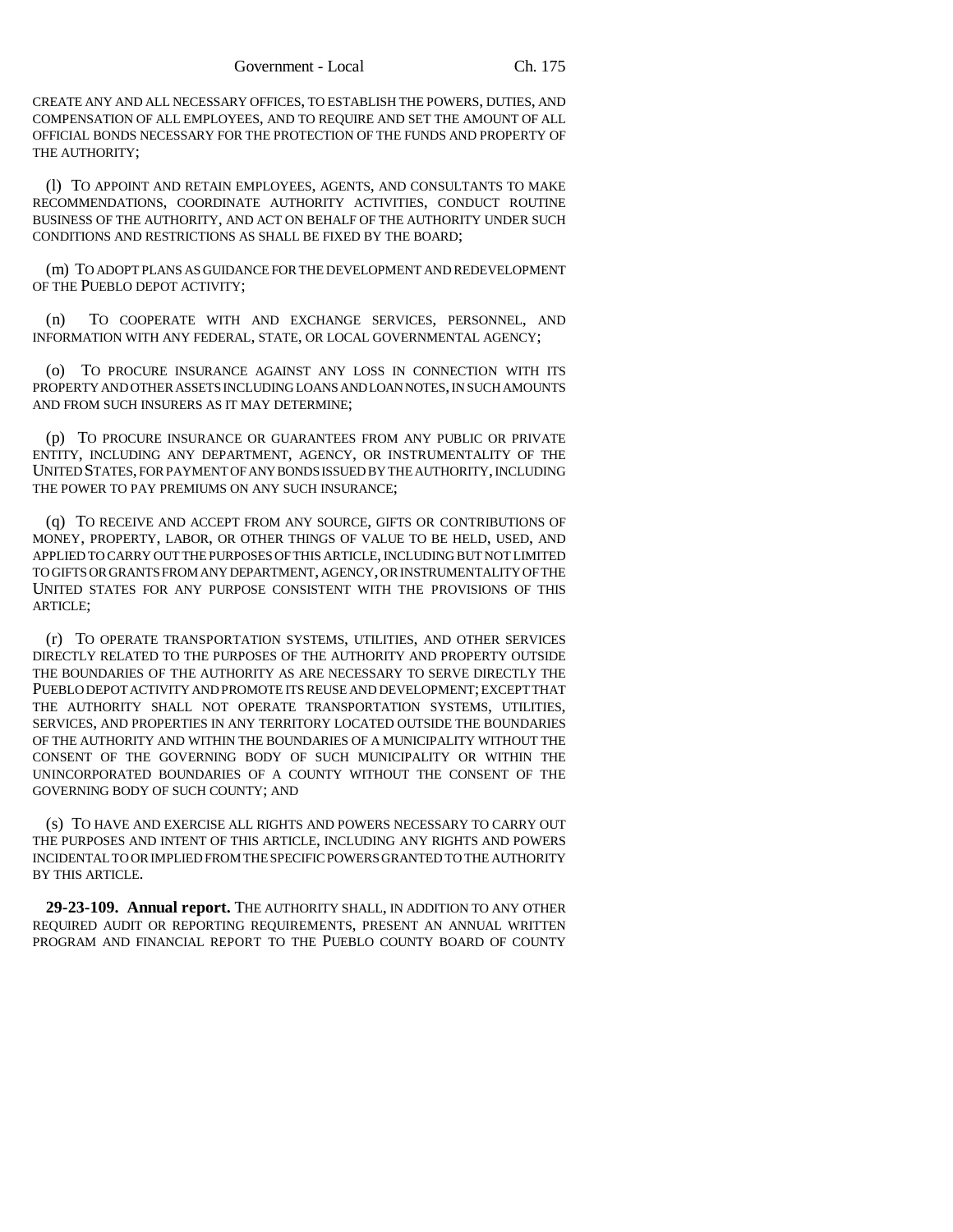#### Ch. 175 Government - Local

COMMISSIONERS AND THE CITY COUNCIL OF THE CITY OF PUEBLO NO LATER THAN NINETY DAYS AFTER THE CLOSE OF THE AUTHORITY'S FISCAL YEAR.

**29-23-110. Bonds.** (1) THE AUTHORITY MAY, FROM TIME TO TIME, ISSUE BONDS FOR ANY OF ITS CORPORATE PURPOSES. THE BONDS SHALL BE ISSUED PURSUANT TO RESOLUTION OF THE BOARD AND SHALL BE PAYABLE SOLELY OUT OF ALL OR A SPECIFIED PORTION OF THE REVENUES OF THE AUTHORITY AS DESIGNATED BY THE BOARD.

(2) BONDS OF THE AUTHORITY, AS PROVIDED IN THE RESOLUTION OF THE AUTHORITY UNDER WHICH THE BONDS ARE AUTHORIZED OR AS PROVIDED IN A TRUST INDENTURE BETWEEN THE AUTHORITY AND ANY COMMERCIAL OR TRUST COMPANY HAVING FULL TRUST POWERS, MAY:

(a) BE EXECUTED AND DELIVERED BY THE AUTHORITY IN THE FORM, IN DENOMINATIONS, UPON THE TERMS AND MATURITIES, AND AT THE TIMES ESTABLISHED BY THE BOARD;

(b) BE SUBJECT TO OPTIONAL OR MANDATORY REDEMPTION PRIOR TO MATURITY WITH OR WITHOUT A PREMIUM;

(c) BE IN FULLY REGISTERED FORM OR BEARER FORM REGISTERABLE AS TO PRINCIPAL OR INTEREST OR BOTH;

(d) BEAR SUCH CONVERSION PRIVILEGES AND BE PAYABLE IN SUCH INSTALLMENTS AND AT SUCH TIMES NOT EXCEEDING FORTY YEARS FROM THE DATE OF ISSUANCE AS ESTABLISHED BY THE BOARD;

(e) BE PAYABLE AT SUCH PLACE OR PLACES WHETHER WITHIN OR WITHOUT THE STATE AS ESTABLISHED BY THE BOARD;

(f) BEAR INTEREST AT SUCH RATE OR RATES PER ANNUM, WHICH MAY BE FIXED OR VARY ACCORDING TO INDEX, PROCEDURE, OR FORMULA OR AS DETERMINED BY THE AUTHORITY OR ITS AGENTS WITHOUT REGARD TO ANY INTEREST RATE LIMITATION APPEARING IN ANY OTHER LAW OF THE STATE;

(g) BE SUBJECT TO PURCHASE AT THE OPTION OF THE HOLDER OR THE BOARD;

(h) BE EVIDENCED IN THE MANNER ESTABLISHED BY THE BOARD, AND EXECUTED BY THE OFFICERS OF THE AUTHORITY, INCLUDING THE USE OF ONE OR MORE FACSIMILE SIGNATURES SO LONG AS AT LEAST ONE MANUAL SIGNATURE APPEARS ON THE BONDS, WHICH MAY BE EITHER OF AN OFFICER OF THE AUTHORITY OR OF AN AGENT AUTHENTICATING THE SAME;

(i) BE IN THE FORM OF COUPON BONDS WHICH HAVE ATTACHED INTEREST COUPONS BEARING A MANUAL OF FACSIMILE SIGNATURE OF AN OFFICER OF THE AUTHORITY; AND

(j) CONTAIN ANY OTHER PROVISIONS NOT INCONSISTENT WITH THIS ARTICLE.

(3) THE BONDS MAY BE SOLD AT PUBLIC OR PRIVATE SALE AT THE PRICE OR PRICES,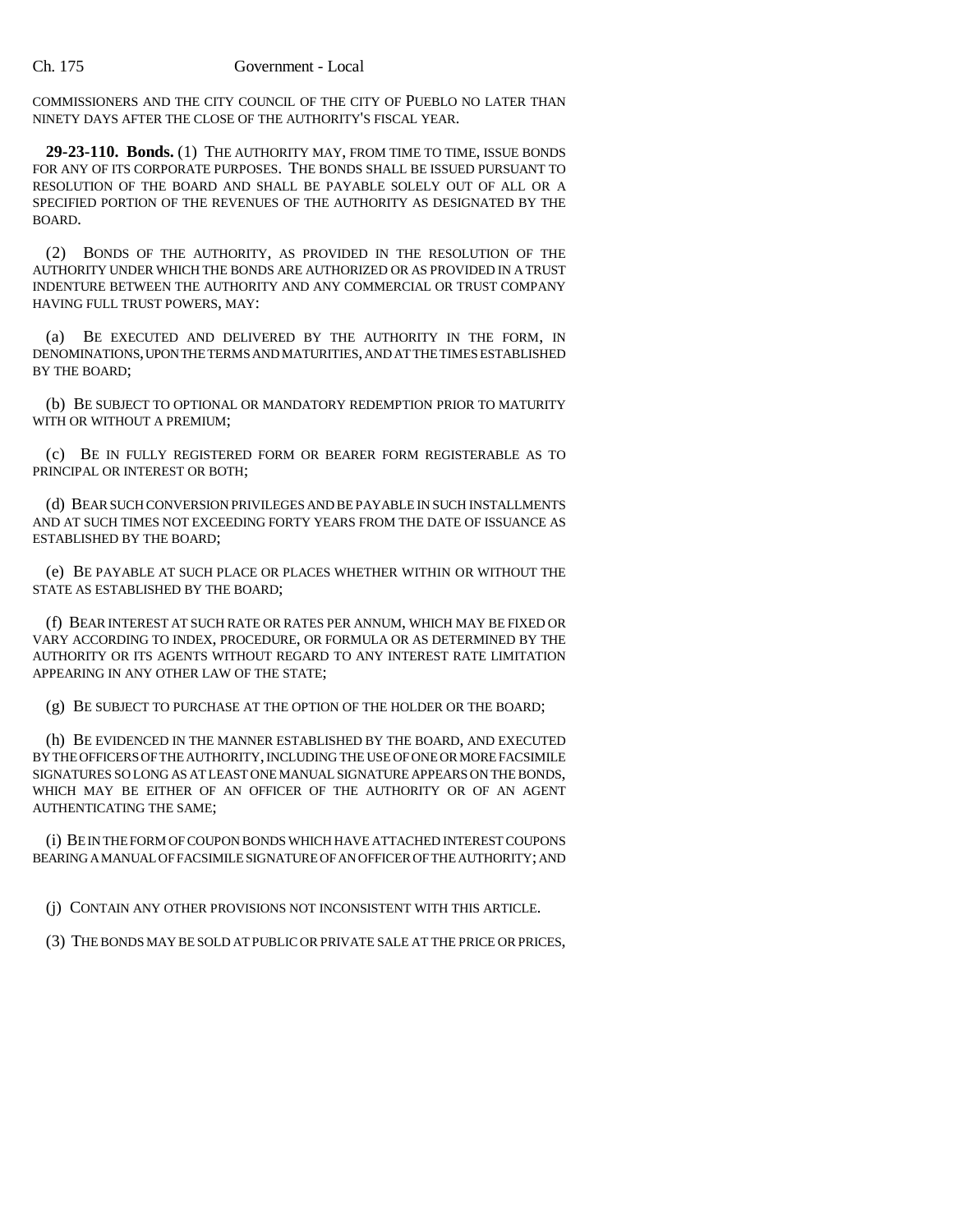IN THE MANNER, AND AT THE TIMES AS DETERMINED BY THE BOARD, AND THE BOARD MAY PAY ALL FEES, EXPENSES, AND COMMISSIONS WHICH IT DEEMS NECESSARY OR ADVANTAGEOUS IN CONNECTION WITH THE SALE OF THE BONDS. THE POWER TO FIX THE DATE OF SALE OF THE BONDS, TO RECEIVE BIDS OR PROPOSALS, TO AWARD AND SELL BONDS, TO FIX INTEREST RATES, AND TO TAKE ALL OTHER ACTION NECESSARY TO SELL AND DELIVER THE BONDS MAY BE DELEGATED TO AN OFFICER OR AGENT OF THE AUTHORITY. ANY OUTSTANDING BONDS MAY BE REFUNDED BY THE AUTHORITY PURSUANT TO ARTICLE 56 OF TITLE 11, C.R.S. ALL BONDS AND ANY INTEREST COUPONS APPLICABLE THERETO ARE DECLARED TO BE NEGOTIABLE INSTRUMENTS.

(4) THE RESOLUTION OR TRUST INDENTURE AUTHORIZING THE ISSUANCE OF THE BONDS MAY PLEDGE ALL OR A PORTION OF THE PROPERTY OR REVENUES OF THE AUTHORITY, MAY CONTAIN SUCH PROVISIONS FOR PROTECTING AND ENFORCING THE RIGHTS AND REMEDIES OF HOLDERS OF ANY OF THE BONDS AS THE AUTHORITY DEEMS APPROPRIATE, MAY SET FORTH THE RIGHTS AND REMEDIES OF THE HOLDERS OF ANY OF THE BONDS, AND MAY CONTAIN PROVISIONS WHICH THE AUTHORITY DEEMS APPROPRIATE FOR THE SECURITY OF THE HOLDERS OF THE BONDS, INCLUDING BUT NOT LIMITED TO PROVISIONS FOR LETTERS OF CREDIT, INSURANCE, STANDBY CREDIT AGREEMENTS, OR OTHER FORMS OF CREDIT ENSURING TIMELY PAYMENT OF THE BONDS, INCLUDING THE REDEMPTION PRICE OR THE PURCHASE PRICE.

(5) ANY PLEDGE OF REVENUES OR PROPERTY MADE BY THE AUTHORITY OR BY ANY PERSON OR GOVERNMENTAL UNIT WITH WHICH THE AUTHORITY CONTRACTS SHALL BE VALID AND BINDING FROM THE TIME THE PLEDGE IS MADE. THE REVENUES OR PROPERTY SO PLEDGED SHALL IMMEDIATELY BE SUBJECT TO THE LIEN OF SUCH PLEDGE WITHOUT ANY PHYSICAL DELIVERY OR FURTHER ACT, AND THE LIEN OF SUCH PLEDGE SHALL BE VALID AND BINDING AGAINST ALL PARTIES HAVING CLAIMS OF ANY KIND IN TORT, CONTRACT, OR OTHERWISE AGAINST THE PLEDGING PARTY, REGARDLESS OF WHETHER THE PARTY HAS NOTICE OF SUCH LIEN. THE INSTRUMENT BY WHICH THE PLEDGE IS CREATED NEED NOT BE RECORDED OR FILED.

(6) NEITHER THE MEMBERS OF THE BOARD, EMPLOYEES OF THE AUTHORITY, NOR ANY PERSON EXECUTING THE BONDS SHALL BE LIABLE PERSONALLY ON THE BONDS OR SUBJECT TO ANY PERSONAL LIABILITY OR ACCOUNTABILITY BY REASON OF THE ISSUANCE THEREOF.

(7) THE AUTHORITY MAY PURCHASE ITS BONDS OUT OF ANY AVAILABLE FUNDS AND MAY HOLD, PLEDGE, CANCEL, OR RESELL SUCH BONDS SUBJECT TO AND IN ACCORDANCE WITH AGREEMENTS WITH THE HOLDERS THEREOF.

**29-23-111. Agreement of the state not to limit or alter rights of obligees.** THE STATE HEREBY PLEDGES AND AGREES WITH THE HOLDERS OF ANY BONDS ISSUED UNDER THIS ARTICLE AND WITH THOSE PARTIES WHO ENTER INTO CONTRACT WITH THE AUTHORITY THAT THE STATE WILL NOT LIMIT, ALTER, RESTRICT, OR IMPAIR THE RIGHTS VESTED IN THE AUTHORITY OR THE RIGHTS OR OBLIGATIONS OF ANY PERSON WITH WHICH IT CONTRACTS TO FULFILL THE TERMS OF ANY AGREEMENTS MADE PURSUANT TO THIS ARTICLE. THE STATE FURTHER AGREES THAT IT WILL NOT IN ANY WAY IMPAIR THE RIGHTS OR REMEDIES OF THE HOLDERS OF ANY BONDS OF THE AUTHORITY UNTIL SUCH BONDS HAVE BEEN PAID OR UNTIL ADEQUATE PROVISION FOR PAYMENT HAS BEEN MADE. THE AUTHORITY MAY INCLUDE THIS PROVISION AND UNDERTAKING FOR THE STATE IN SUCH BONDS.